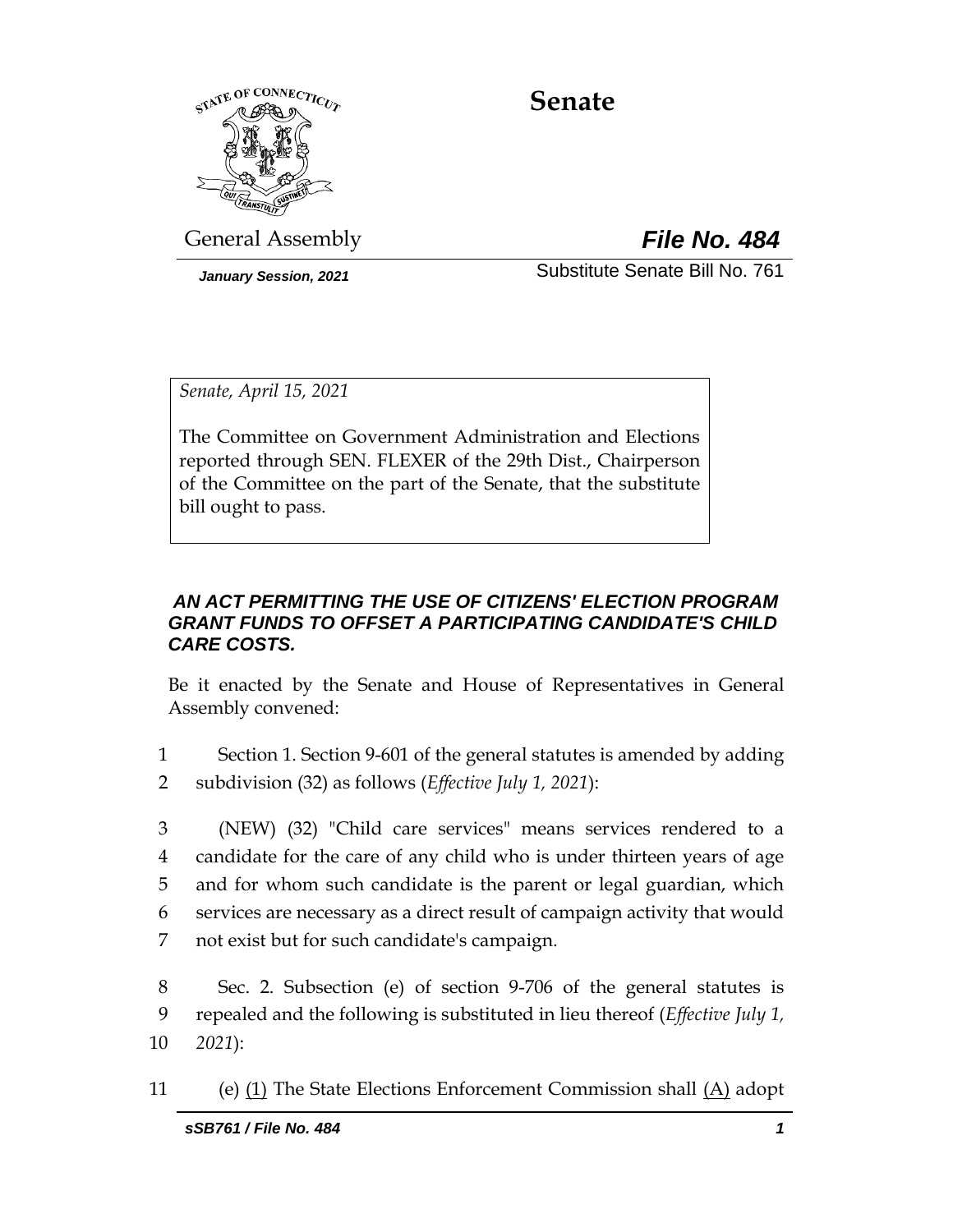| 12 | regulations, in accordance with the provisions of chapter 54, on            |  |  |
|----|-----------------------------------------------------------------------------|--|--|
| 13 | permissible expenditures under subsection (g) of section $9-607$ , as       |  |  |
| 14 | amended by this act, for qualified candidate committees receiving           |  |  |
| 15 | grants from the fund under sections 9-700 to 9-716, inclusive, and (B) on   |  |  |
| 16 | or after July 1, 2021, amend such regulations to permit expenditures for    |  |  |
| 17 | child care services.                                                        |  |  |
|    |                                                                             |  |  |
| 18 | (2) After the amendment of regulations pursuant to subparagraph $(B)$       |  |  |
| 19 | of subdivision (1) of this subsection, expenditures for child care services |  |  |
| 20 | made by the qualified candidate committee of a participating candidate      |  |  |
| 21 | shall be deemed permissible if such expenditures (A) are, in the            |  |  |
| 22 | aggregate, not more than the amount of qualifying contributions             |  |  |
| 23 | permitted under section 9-704, and (B) comply with all regulations          |  |  |
| 24 | adopted or amended, as applicable, pursuant to subdivision (1) of this      |  |  |
| 25 | subsection.                                                                 |  |  |

26 Sec. 3. Subsection (c) of section 9-710 of the general statutes is 27 repealed and the following is substituted in lieu thereof (*Effective July 1,*  28 *2021*):

 (c) A candidate who intends to participate in the Citizens' Election Program may provide personal funds for such candidate's campaign for nomination or election in an amount not exceeding: (1) For a candidate for the office of Governor, twenty thousand dollars; (2) for a candidate for the office of Lieutenant Governor, Attorney General, State Comptroller, State Treasurer or Secretary of the State, ten thousand dollars; (3) for a candidate for the office of state senator, two thousand dollars; or (4) for a candidate for the office of state representative, one thousand dollars. Such personal funds shall not constitute a qualifying contribution under section 9-704. For the purposes of this section, and after the amendment of regulations pursuant to subparagraph (B) of 40 subdivision (1) of subsection (e) of section 9-706, as amended by this act, expenditures for child care services made directly from any such candidate's personal funds and for which such candidate does not seek 43 reimbursement from his or her candidate committee, as provided in subsection (k) of section 9-607, shall not count toward the amounts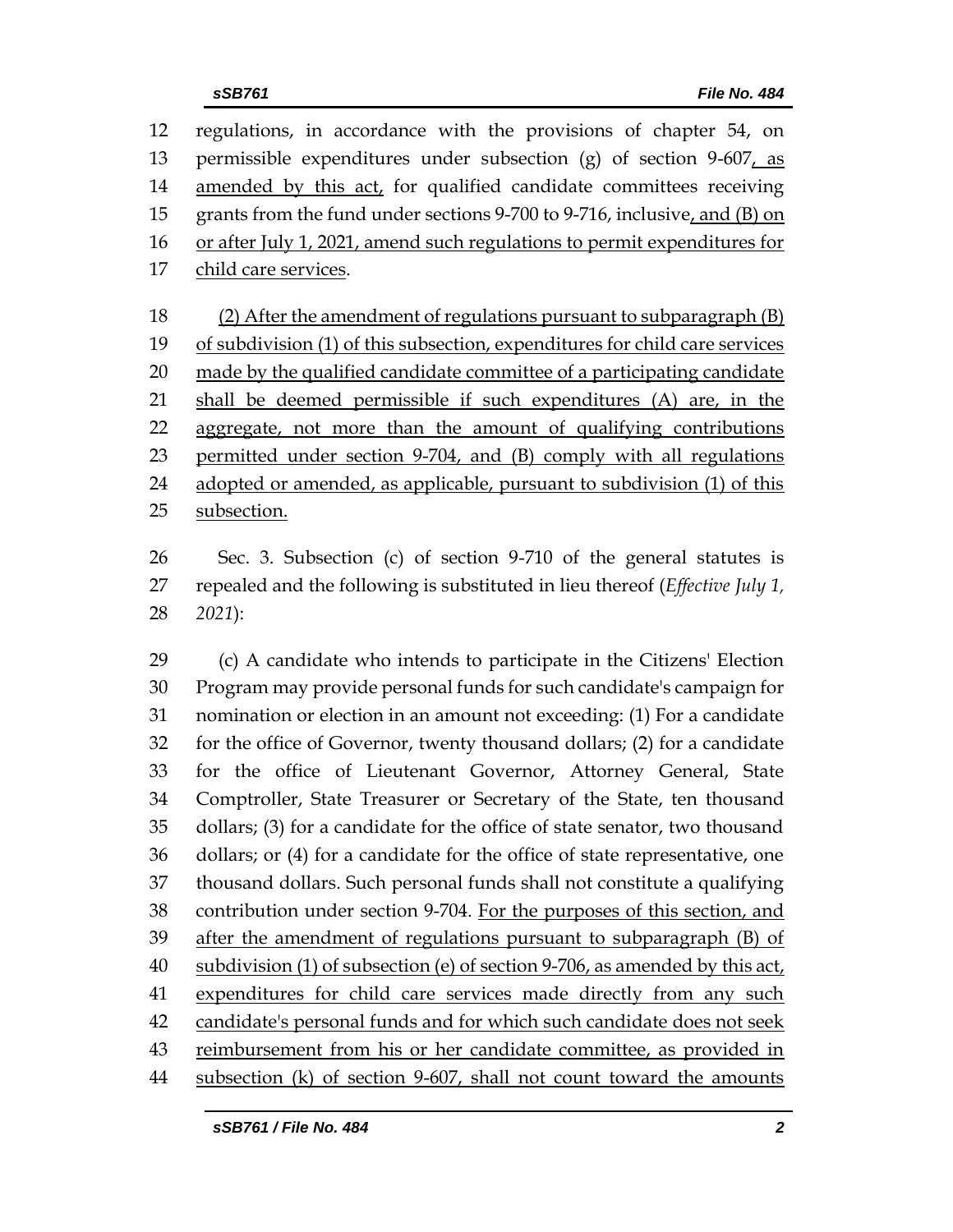provided in subdivisions (1) to (4), inclusive, as applicable, of this subsection.

 Sec. 4. Subdivision (2) of subsection (g) of section 9-607 of the general statutes is repealed and the following is substituted in lieu thereof (*Effective July 1, 2021*):

 (2) Unless otherwise provided by this chapter, any treasurer, in accomplishing the lawful purposes of the committee, may pay the expenses of: (A) Advertising in electronic and print media; (B) any other form of printed advertising or communications including "thank you" advertising after the election; (C) campaign items, including, but not limited to, brochures, leaflets, flyers, invitations, stationery, envelopes, reply cards, return envelopes, campaign business cards, direct mailings, postcards, palm cards, "thank you" notes, sample ballots and other similar items; (D) political banners and billboards; (E) political paraphernalia, which is customarily given or sold to supporters including, but not limited to, campaign buttons, stickers, pins, pencils, pens, matchbooks, balloons, pads, calendars, magnets, key chains, hats, tee shirts, sweatshirts, frisbees, pot holders, jar openers and other similar items; (F) purchasing office supplies for campaign or political purposes, campaign photographs, raffle or other fund-raising permits required by law, fund-raiser prizes, postage, express mail delivery services, bulk mail permits, and computer supplies and services; (G) banking service charges to maintain campaign and political accounts; (H) subscriptions to newspapers and periodicals which enhance the candidacy of the candidate or party; (I) lease or rental of office space for campaign or political purposes and expenses in connection therewith including, but not limited to, furniture, parking, storage space, utilities and maintenance, provided a party committee or political committee organized for ongoing political activities may purchase such office space; (J) lease or rental of vehicles for campaign use only; (K) lease, rental or use charges of any ordinary and necessary campaign office equipment including, but not limited to, copy machines, telephones, postage meters, facsimile machines, computer hardware, software and printers, provided a party committee or political committee organized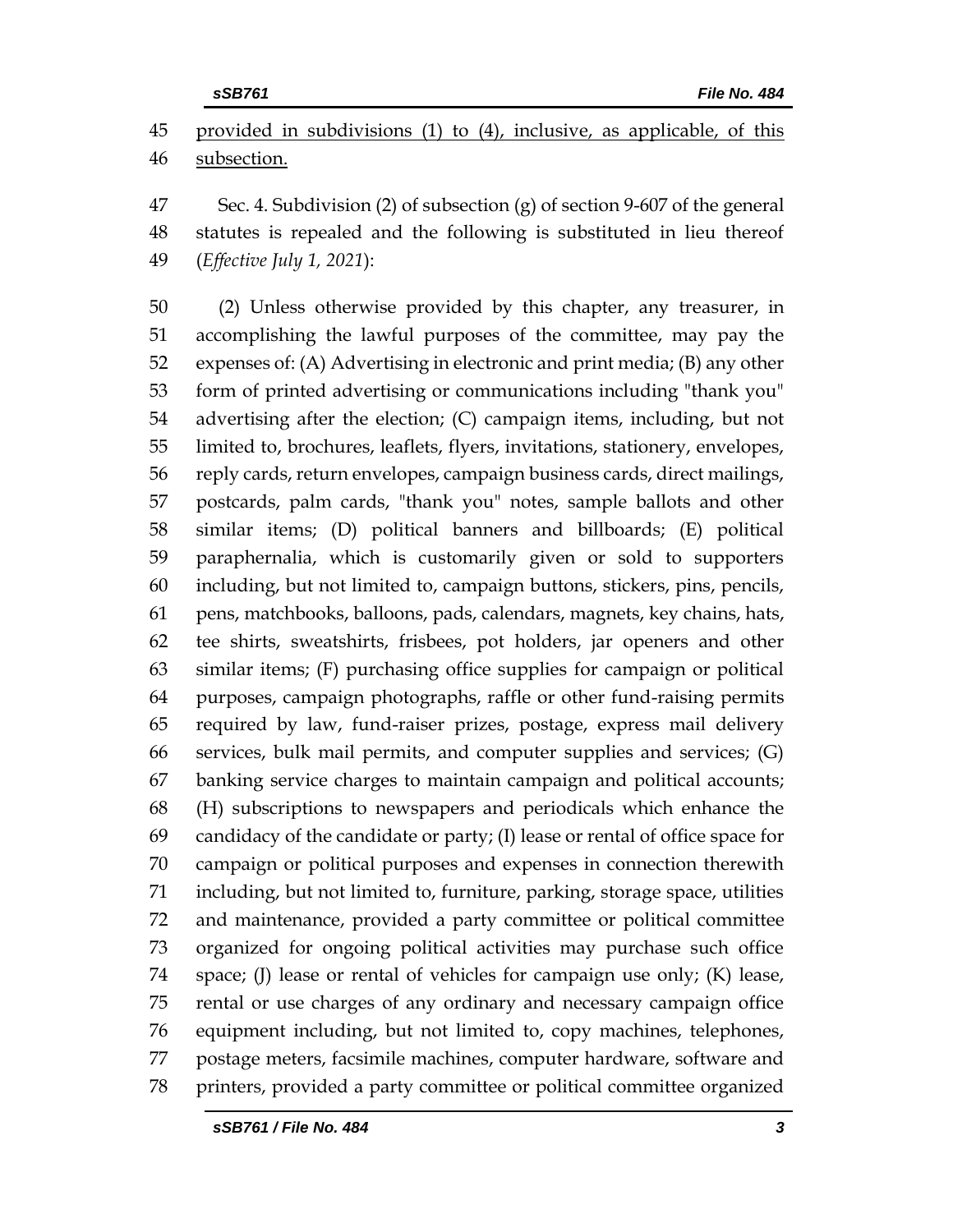for ongoing political activities may purchase office equipment, and provided further that a candidate committee or a political committee, other than a political committee formed for ongoing political activities or an exploratory committee, may purchase computer equipment; (L) compensation for campaign or committee staff, fringe benefits, **[**and**]** 84 payroll taxes and child care services, provided (i) the candidate and any 85 member of his immediate family shall not receive compensation, and (ii) compensation for child care services is reasonable and customary for the services rendered; (M) travel, meals and lodging expenses of speakers, campaign or committee workers, the candidate and the candidate's spouse for political and campaign purposes; (N) fund raising; (O) reimbursements to candidates and campaign or committee workers made in accordance with the provisions of this section for campaign- related expenses for which a receipt is received by the treasurer; (P) campaign or committee services of attorneys, accountants, consultants or other professional persons for campaign activities, obtaining or contesting ballot status, nomination, or election, and compliance with this chapter; (Q) purchasing campaign finance reports; (R) repaying permissible campaign loans made to the committee that are properly reported and refunding contributions received from an impermissible source or in excess of the limitations set forth in this chapter; (S) conducting polls concerning any political party, issue, candidate or individual; (T) gifts to campaign or committee workers or purchasing flowers or other commemorative items for political purposes not to exceed one hundred dollars to any one recipient in a calendar year or for the campaign, as the case may be; (U) purchasing tickets or advertising from charities, inaugural committees, or other civic organizations if for a political purpose, for any candidate, a candidate's spouse, a member of a candidate's campaign staff, or members of committees; (V) the inauguration of an elected candidate by that candidate's candidate committee; (W) hiring of halls, rooms, music and other entertainment for political meetings and events; (X) reasonable compensation for public speakers hired by the committee; (Y) transporting electors to the polls and other get-out-the-vote activities on election day; and (Z) any other necessary campaign or political expense.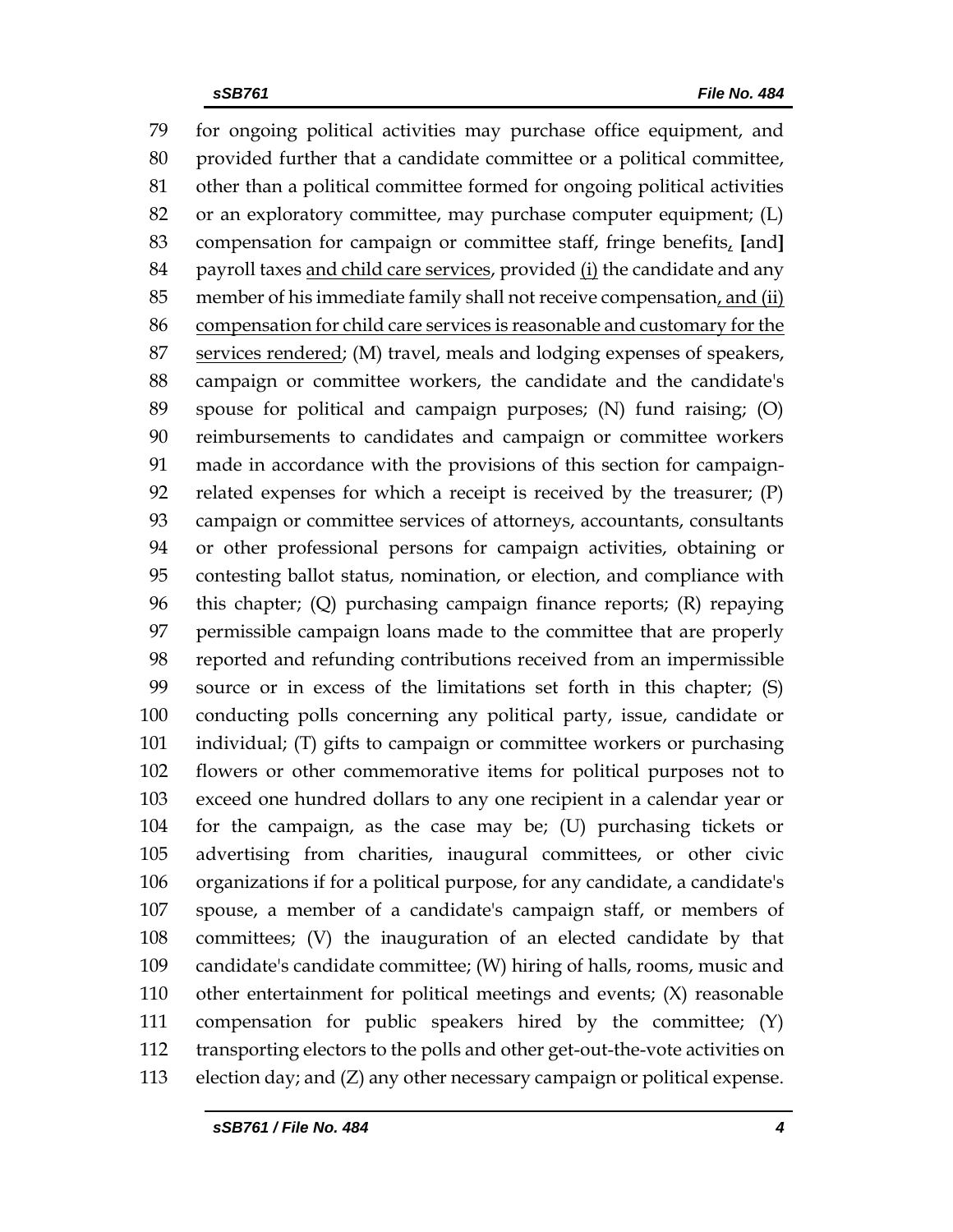This act shall take effect as follows and shall amend the following sections:

| Section 1 | July 1, 2021 | 9-601         |
|-----------|--------------|---------------|
| Sec. 2    | July 1, 2021 | $9-706(e)$    |
| Sec. 3    | July 1, 2021 | $9-710(c)$    |
| Sec. 4    | July 1, 2021 | $9-607(g)(2)$ |

*GAE Joint Favorable Subst.*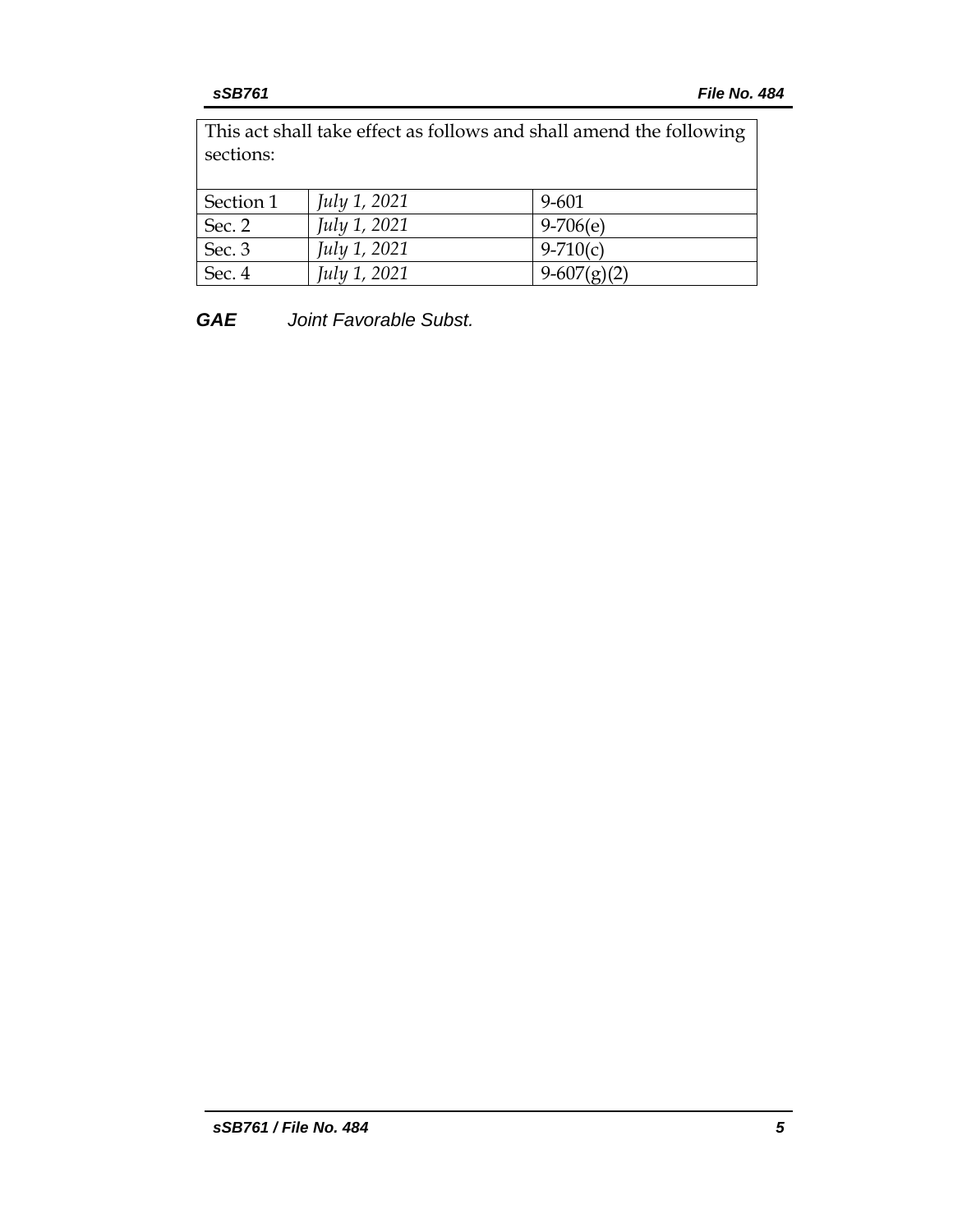*The following Fiscal Impact Statement and Bill Analysis are prepared for the benefit of the members of the General Assembly, solely for purposes of information, summarization and explanation and do not represent the intent of the General Assembly or either chamber thereof for any purpose. In general,*  fiscal impacts are based upon a variety of informational sources, including the analyst's professional *knowledge. Whenever applicable, agency data is consulted as part of the analysis, however final products do not necessarily reflect an assessment from any specific department.*

## *OFA Fiscal Note*

*State Impact:* None

*Municipal Impact:* None

#### *Explanation*

This bill requires the State Elections Enforcement Commission to amend the Citizens' Election Program (CEP) to permit expenditures for certain child care services. Expanding permissible expenditures to include child care services has no fiscal impact as the bill does not alter grant awards to qualified candidates.

*The Out Years*

*State Impact:* None *Municipal Impact:* None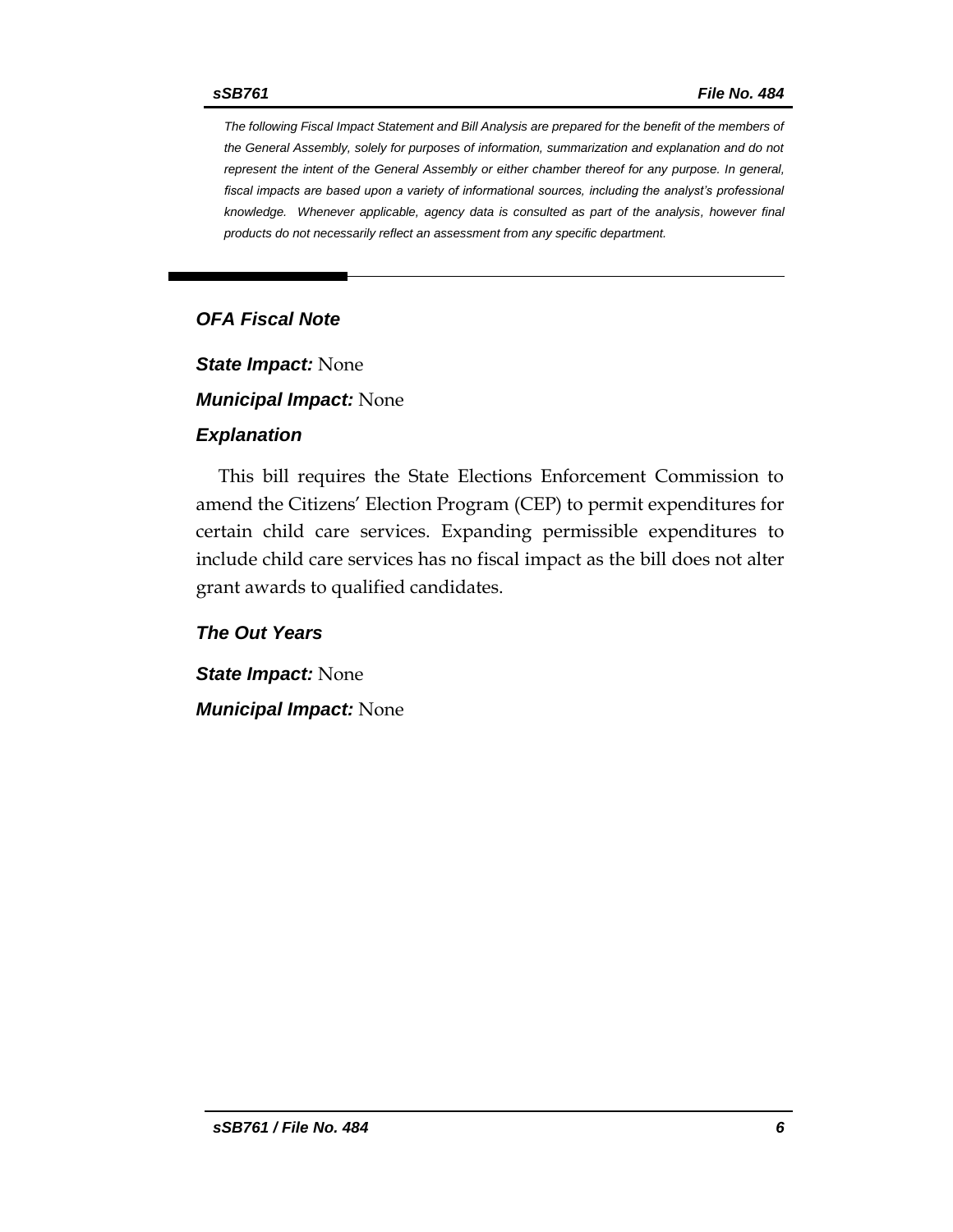## **OLR Bill Analysis**

**sSB 761**

#### *AN ACT PERMITTING THE USE OF CITIZENS' ELECTION PROGRAM GRANT FUNDS TO OFFSET A PARTICIPATING CANDIDATE'S CHILD CARE COSTS.*

#### **SUMMARY**

This bill requires the State Elections Enforcement Commission (SEEC), on or after July 1, 2021, to amend the Citizens' Election Program (CEP) regulations to permit expenditures for child care services. It authorizes qualified candidate committees (i.e., those of participating CEP candidates that SEEC has approved for a Citizens' Election Fund (CEF) grant) to make expenditures for these services using CEF grants, subject to certain limits and conditions, after SEEC amends the regulations. Currently, participating CEP candidates who have qualified for a grant may use CEF grants for these expenditures under a 2020 Superior Court decision (see BACKGROUND).

The bill defines "child care services" as necessary services rendered to a candidate for the care of a child younger than age 13 and for whom the candidate is the parent or legal guardian when the services (1) are a direct result of campaign activity and (2) would not exist but for the candidate's campaign.

By law, the CEP is the state's voluntary public campaign financing program open to candidates running for statewide office or the General Assembly.

The bill also makes technical and conforming changes.

EFFECTIVE DATE: July 1, 2021

#### **PERMISSIBLE EXPENDITURES FOR CHILD CARE SERVICES**

State law establishes permissible expenditures that candidate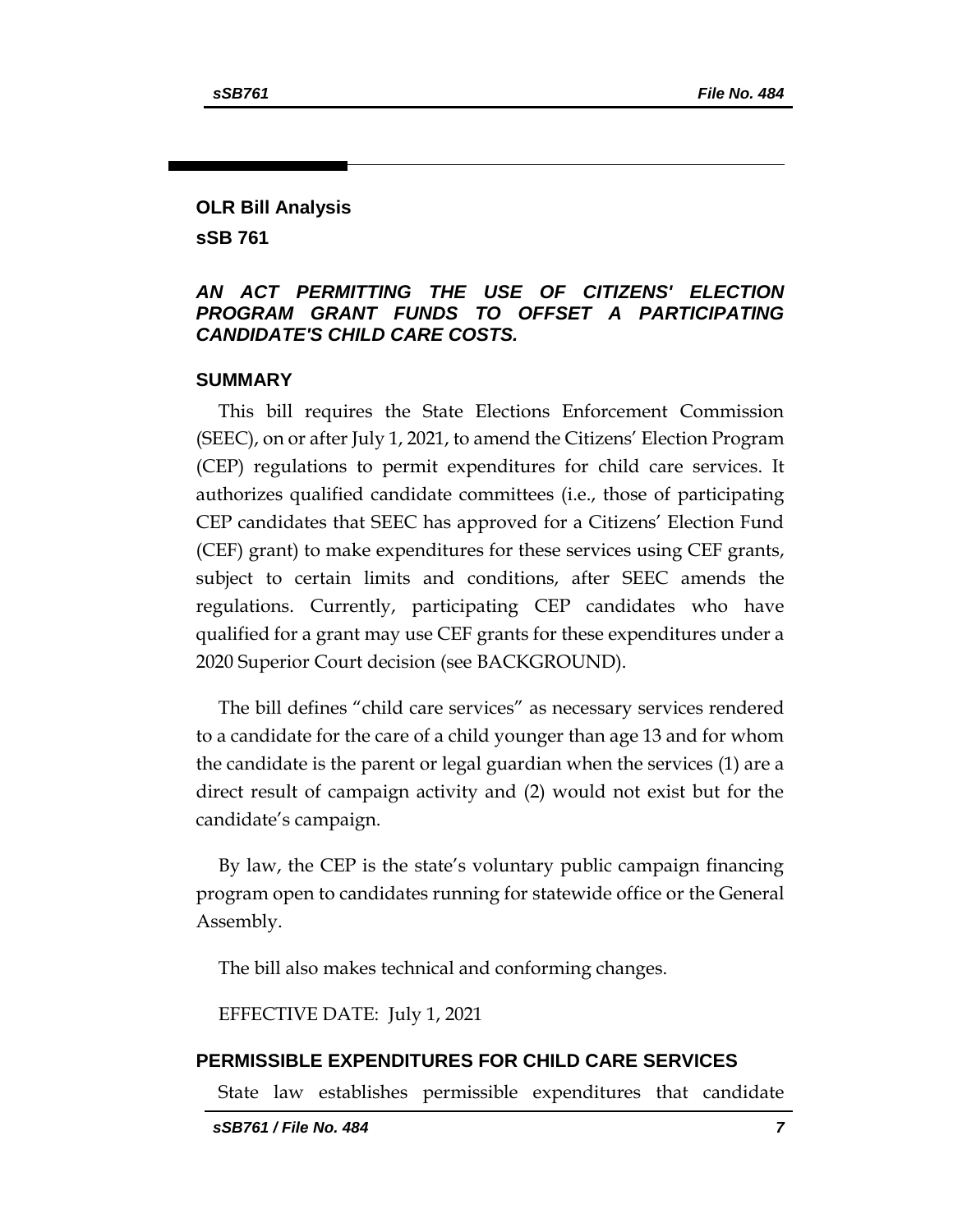committees and exploratory committees may make to accomplish their lawful purposes (e.g., compensation for staff). The law applies broadly to candidates participating in the CEP, as well as to those who are privately funded and running in a state or municipal election. However, the law also requires SEEC to adopt regulations on permissible expenditures specifically for participating CEP candidates who qualify for a grant (see BACKGROUND).

The bill requires SEEC, on or after July 1, 2021, to amend the CEP regulations on permissible expenditures. After the regulations are amended, it authorizes participating candidates who qualify for a grant to make expenditures for child care services using CEF grants, subject to the following conditions and limits:

- 1. aggregate child care services expenditures may not exceed the amount of qualifying contributions (QCs) required to qualify for a CEF grant (e.g., in 2020, \$16,000 for candidates for state senator and \$5,300 for candidates for state representative);
- 2. candidates may not use CEF grants to compensate themselves or immediate family members for child care services; and
- 3. any compensation for child care services must be reasonable and customary for the services rendered.

By law, participating CEP candidates may provide their campaign with a limited amount of personal funds (e.g., \$2,000 for state senator and \$1,000 for state representative). The bill exempts child care services expenditures made directly from a candidate's personal funds from these limits, as long as the candidate does not seek reimbursement from his or her candidate committee. The exemption applies once SEEC amends the CEP regulations as required by the bill.

Finally, the bill clarifies that privately funded candidates may pay for child care services using campaign funds, thus conforming the law to current practice.

#### **BACKGROUND**